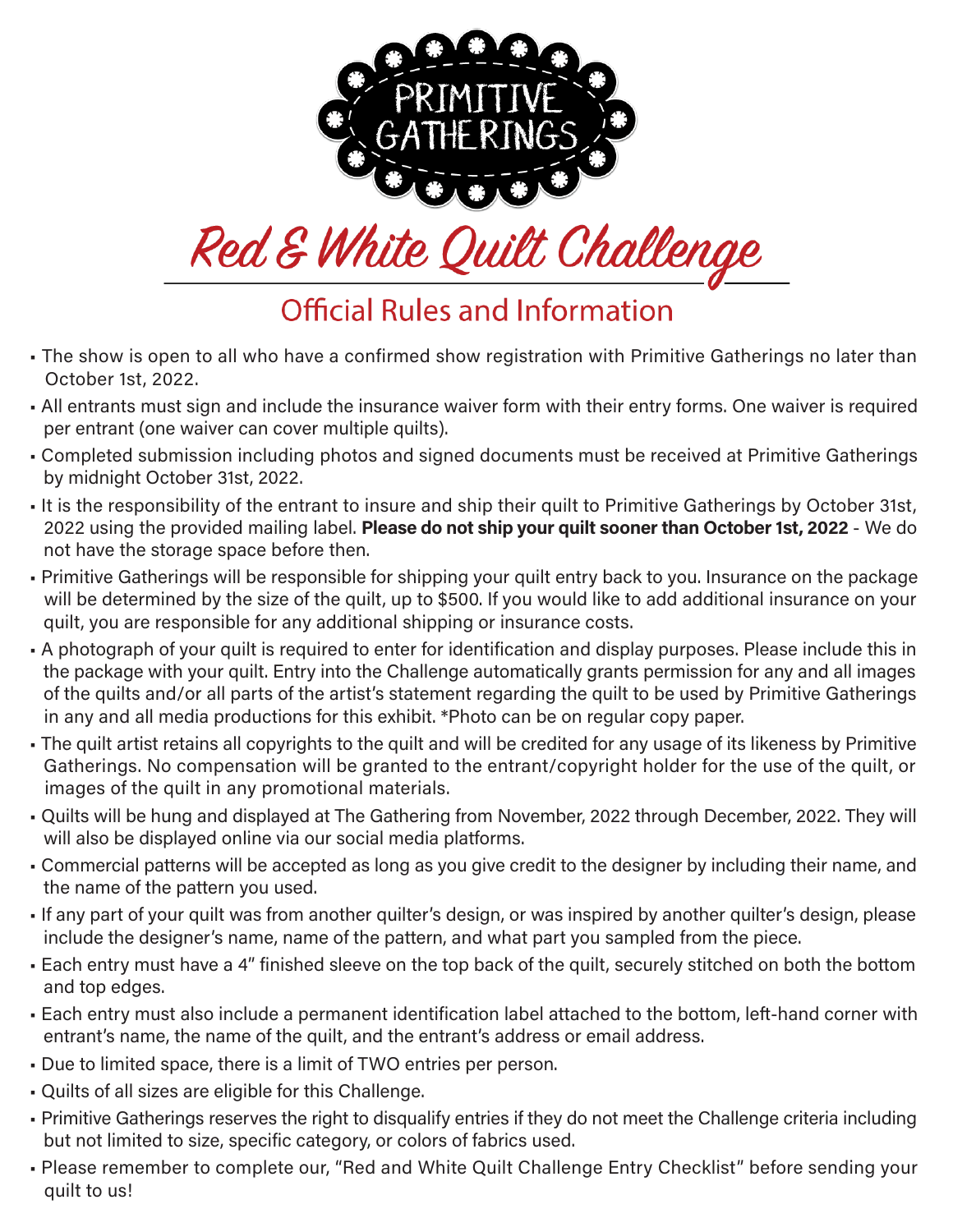## **Primitive Gatherings Red & White Quilt Challenge** 2022 Official Entrant Form

| <b>Entrant Name</b>              |  |
|----------------------------------|--|
| <b>Phone</b><br><b>Number</b>    |  |
| <b>Mailing</b><br><b>Address</b> |  |
| <b>Email</b>                     |  |
| Name of<br>Quilter               |  |
| <b>Name of Quilt</b>             |  |

#### Please Circle the Category You are Entering Your Quilt In:

- Commercial Design 24" and Below Commercial Design 24" and Above
- Original Design 24" and Below Original Design 24" and Above

#### If Any Part of Your Quilt is Commercial or Commercially Inspired, Please Provide the **Following Information:**

Designer: <u>www.community.community.community.com</u>

Name of Pattern: with a state of the state of the state of the state of the state of the state of the state of the state of the state of the state of the state of the state of the state of the state of the state of the sta

#### The Story of Your Quilt:

We will be preparing a place card for your entry for the viewing of those attending the show. Please give us a short story about your entry, such as why you made it, your inspiration, difficulties in the process, what you liked most about it, and pattern/fabric information. Viewers enjoy reading about what the quilter was thinking while making the quilt. Please print clearly and tell us all about your quilt!

#### **I HAVE READ & AGREE TO THE RULES AND ENTRY INFORMATION FOR THIS SHOW**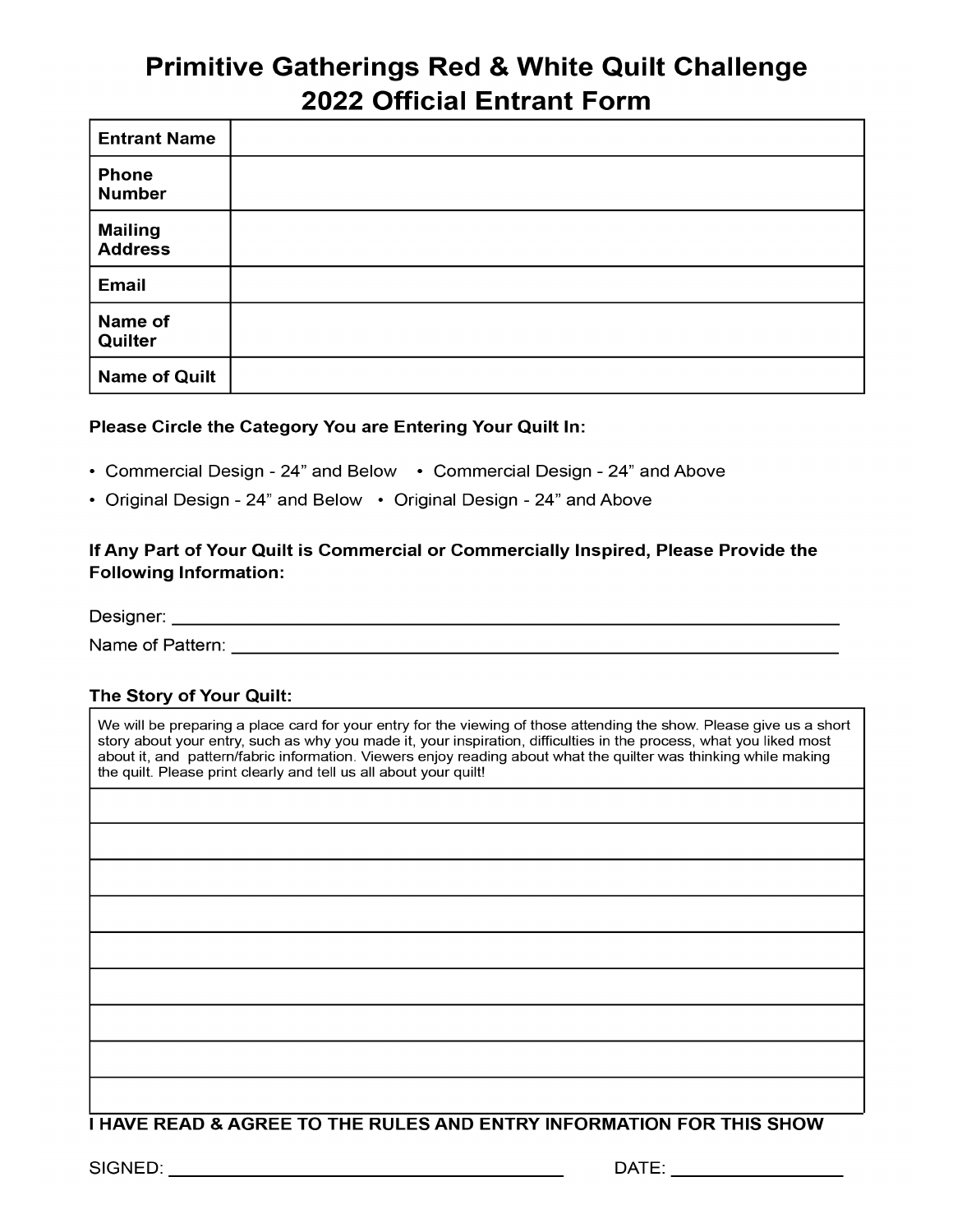# INSURANCE WAIVER AND ASSUMPTION OF LOSS FORM Primitive Gatherings 2022 Red & White Quilt Challenge

Your entries may already be protected by your homeowner's policy. The insurance policy that covers Primitive Gatherings is a personal injury liability policy only. It does not provide any protection against property damage, loss, or theft.

We will handle the entrees with great care and our staff will watch quilt show attendees to prevent the public from handling them in any way. Therefore, we ask that all entrants sign the following statement evidence of their recognition and assumption of risk, and return this form with your entry.

By signing this statement, I agree to release Primitive Gatherings and their staff from any and all liability for any loss, damage, theft, injury or destruction to any quilt entered by me in the Primitive Gatherings 2022 Red & White Quilt Challenge. I understand and assume that I bear the risk of all uninsured loss to my own property, and it is up to me to properly insure against any and all risks.

Print Name:

Signature: Date:

\*Please return this form with your entry. Only one waiver form is needed if you enter more than one quilt.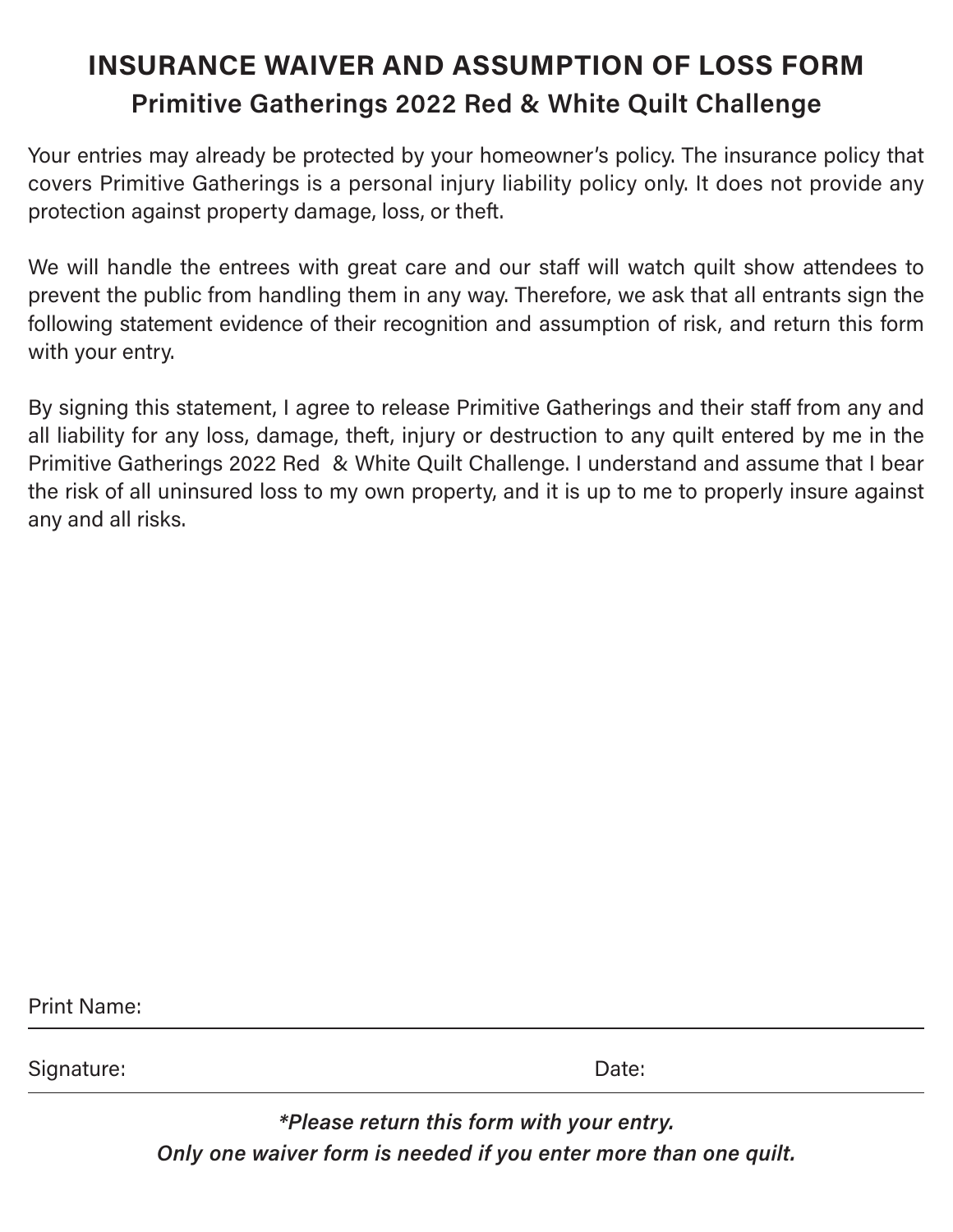

### Please use this label when mailing your quilt TO Primitive Gatherings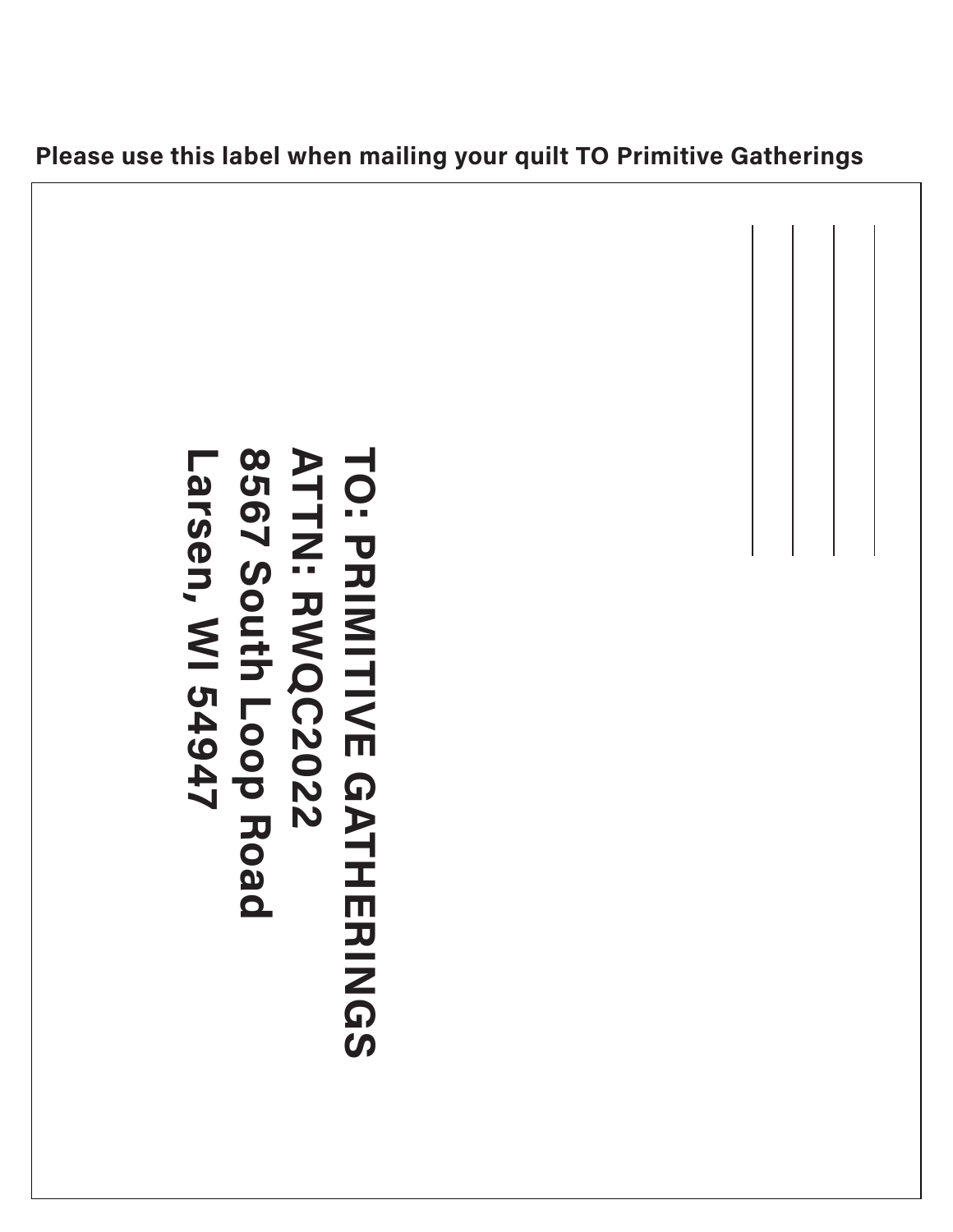Please print, fill out, and include this RETURN mailing label inside the box with your quilt when you submit your entry. This will help to ensure that your quilt is correctly identified when mailing it back to you. \*If your address changes at any time while we have your quilt, it is your responsibility to inform us of your new address. We are not responsible for quilts being mailed back to your former address by mistake.

8567 South Loop Road ATTN: RWQC2022 Larsen, WI 54947 **8567 South Loop Road ATTN: RWQC2022 FROM: PRIMITIVE GATHERINGS** FROM: PRIMITIVE GATHERINGS.arsen, WI 54947